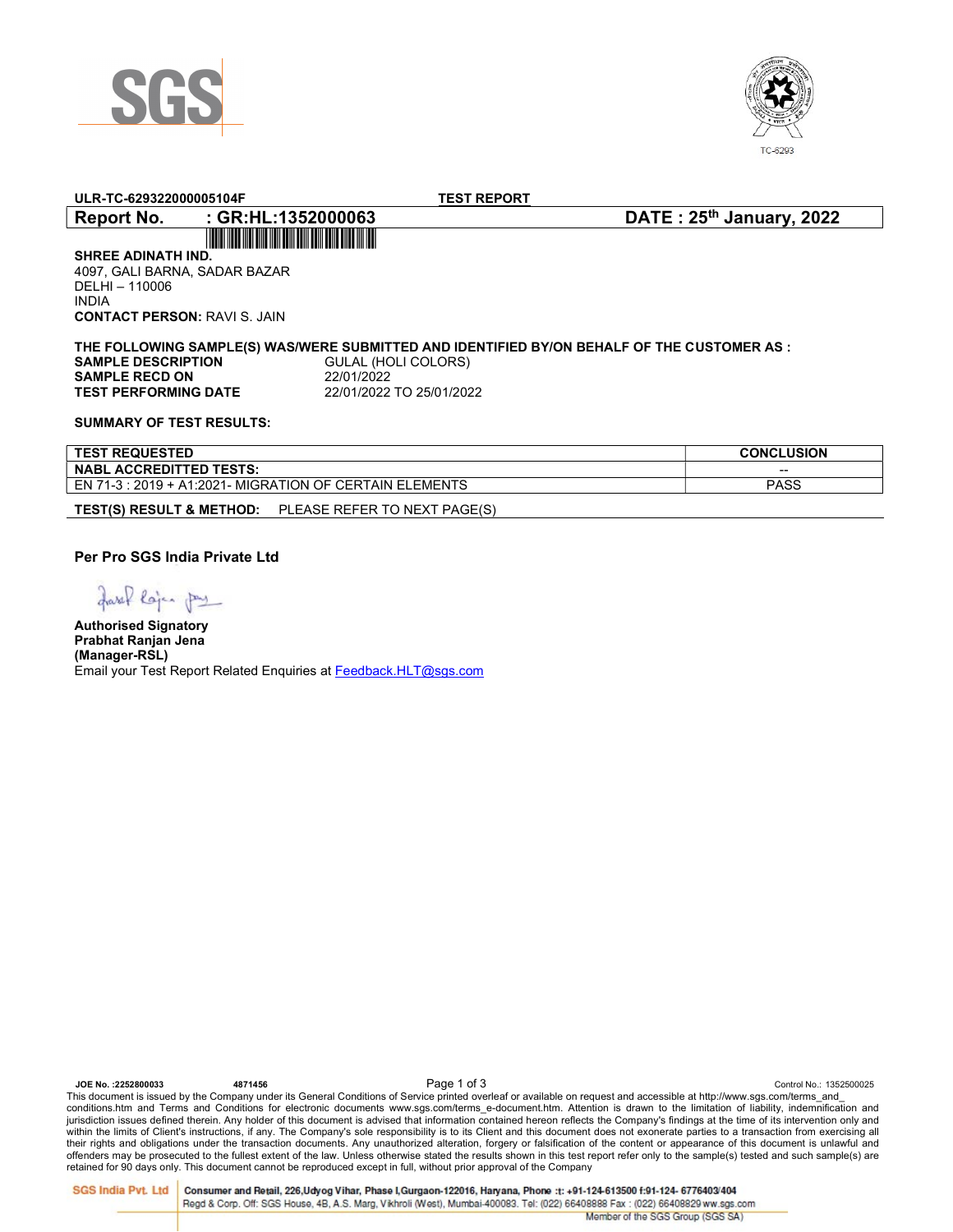



## ULR-TC-629322000005104F TEST REPORT

## Report No. : GR:HL:1352000063 DATE : 25th January, 2022

### TEST RESULTS :

### EN 71-3: 2019 + A1:2021 - MIGRATION OF CERTAIN ELEMENTS:

<u> 11 Martin - Amerikaan Amerikaan kalendari (</u>

METHOD: With reference to EN71-3: 2019+A1: 2021. Analysis of general elements was performed by ICP-MS. Chromium (III) was obtained by calculation, Chromium (VI) was analyzed by IC-UV/VIS / IC-TLD / LC-ICP-MS / IC-ICP-MS. Organic Tin was analyzed by GC-MS.

#### Category -I : Dry, brittle, powder-like or pliable toy material:

| Test Item                        |            | Result (mg/kg)      | <b>Reporting Limit</b><br>(mg/kg) | <b>Permissible Limit</b><br>(mg/kg) |
|----------------------------------|------------|---------------------|-----------------------------------|-------------------------------------|
| Mass of trace amount             | (mg)       | --                  | --                                |                                     |
| Soluble Aluminium                | (AI)       | Not Detected        | 50                                | 2250                                |
| Soluble Antimony                 | 'Sb)       | Not Detected        |                                   | 45                                  |
| Soluble Arsenic                  | (As)       | Not Detected        | 0.5                               | 3.8                                 |
| Soluble Barium                   | (Ba)       | Not Detected        | 50                                | 1,500                               |
| Soluble Boron                    | (B)        | Not Detected        | 50                                | 1,200                               |
| Soluble Cadmium                  | (Cd)       | Not Detected        | 0.1                               | 1.3                                 |
| Soluble Chromium (III)#          | (Cr (III)) | Not Detected        | 5                                 | 37.5                                |
| Soluble Chromium (VI)#           | Cr (VI))   | Not Detected        | 0.01                              | 0.02                                |
| Soluble Cobalt                   | 'Co)       | Not Detected        | 0.5                               | 10.5                                |
| Soluble Copper                   | (Cu)       | Not Detected        | 50                                | 622.5                               |
| Soluble Lead                     | (Pb)       | Not Detected        | 0.5                               | 2.0                                 |
| Soluble Manganese                | (Mn)       | Not Detected        | 50                                | 1,200                               |
| Soluble Mercury                  | (Hg)       | Not Detected        | 0.5                               | 7.5                                 |
| Soluble Nickel                   | (Ni)       | Not Detected        | 10                                | 75                                  |
| Soluble Selenium                 | (Se)       | Not Detected        | 5                                 | 37.5                                |
| Soluble Strontium                | (Sr)       | <b>Not Detected</b> | 50                                | 4,500                               |
| Soluble Tin                      | (Sn)       | Not Detected        | 0.36                              | 15,000                              |
| Soluble Organic Tin <sup>^</sup> | --         | Not Detected        | --                                | 0.9                                 |
| Soluble Zinc                     | (Zn)       | Not Detected        | 50                                | 3,750                               |
| <b>Conclusion</b>                | --         | Pass                | --                                |                                     |

#### Tested Item: GULAL (HOLI COLORS)

#### Note:

- mg/kg = milligram per kilogram
- $1\% = 10000$  mg/kg = 10000 ppm
- # The test result of soluble chromium (III) and chromium (VI) were derived from soluble chromium screening and then confirmation test for soluble chromium (III) and soluble Chromium (VI) on component with soluble chromium exceeding the screening limit of 0.01 mg/kg soluble Cr.
	- ^ The test result of soluble organic tin was derived from soluble tin screening and then confirmation test for soluble organic tin on component exceeding the screening limit of 0.36 mg/kg soluble Sn.
	- Testing has been performed as per client's request.

JOE No. :2252800033 20thtl 4871456 4871456<br>This document is issued by the Company under its General Conditions of Service printed overleaf or available on request and accessible at http://www.sgs.com/terms\_and\_ conditions.htm and Terms and Conditions for electronic documents www.sgs.com/terms\_e-document.htm. Attention is drawn to the limitation of liability, indemnification and jurisdiction issues defined therein. Any holder of this document is advised that information contained hereon reflects the Company's findings at the time of its intervention only and within the limits of Client's instructions, if any. The Company's sole responsibility is to its Client and this document does not exonerate parties to a transaction from exercising all their rights and obligations under the transaction documents. Any unauthorized alteration, forgery or falsification of the content or appearance of this document is unlawful and offenders may be prosecuted to the fullest extent of the law. Unless otherwise stated the results shown in this test report refer only to the sample(s) tested and such sample(s) are retained for 90 days only. This document cannot be reproduced except in full, without prior approval of the Company